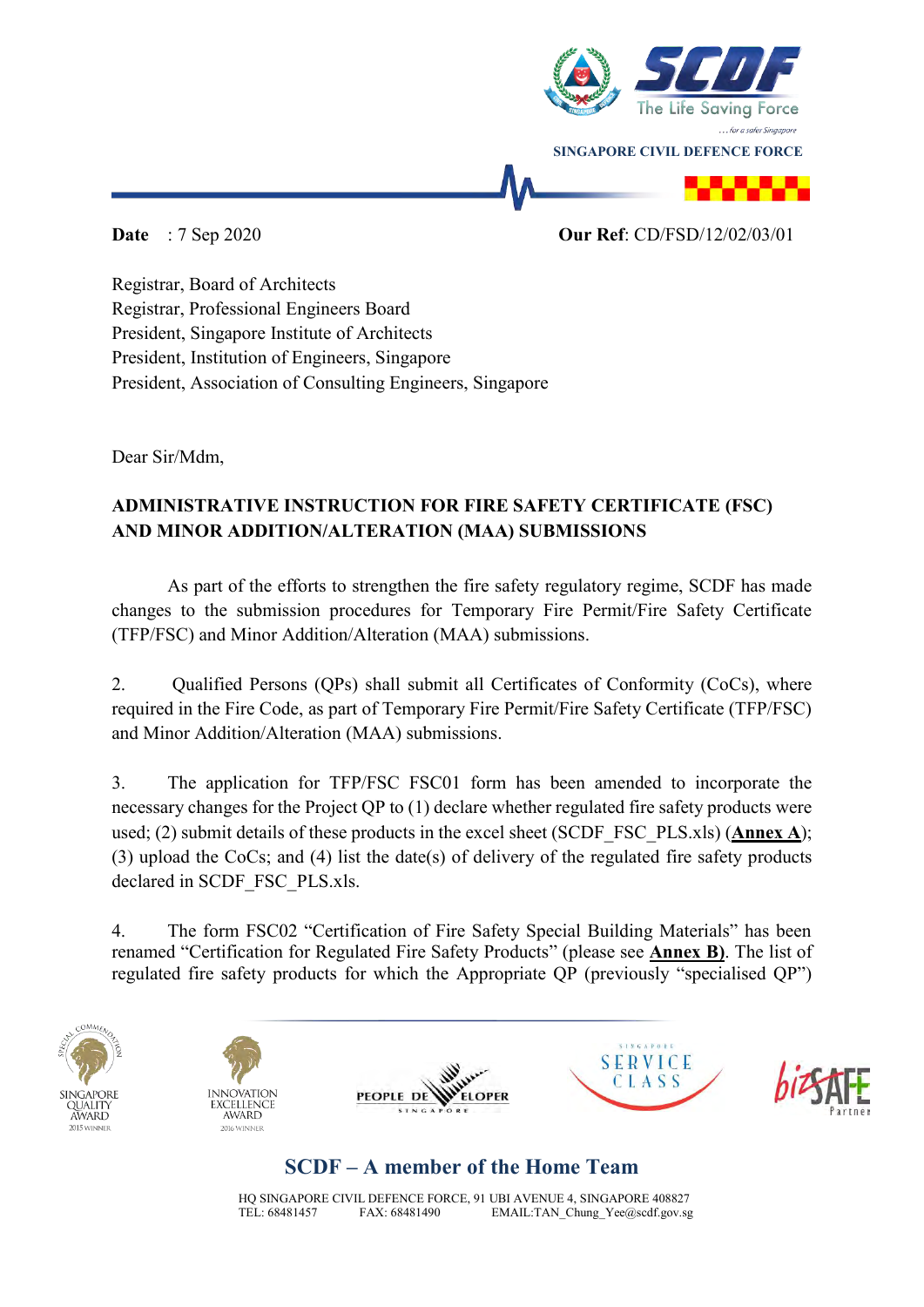needs to endorse on the FSC02 form is found in **Annex C**. Alternatively, the Project QP who is overall responsible for the project can choose to certify all the regulated fire safety products on behalf of the Appropriate QP.

5. The MAA workflow has also been changed to a two (2) step process rather than the current one (1) step process. The amended workflow can be found in **Annex D**, which incorporates the necessary changes for the Project QP to submit the Certificate of Fire Safety Works, as well as the Declaration on use of Regulated Fire Safety Products. The product details shall be submitted in the excel sheet (SCDF\_MAA\_PLS.xls) (**Annex E**), together with the CoCs and date(s) of delivery of the regulated fire safety products declared in SCDF MAA PLS.xls.

6. Please be informed that the revised submission procedure will take effect from 14 September 2020 and any incomplete or missing information may result in a rejection of the application, and thus a delay in the issuance of TFP/FSC/MAA.

7. Please convey the contents of this circular to members of your Board/ Institution/ Association. This circular is also available in CORENET's e-Info: http://www.corenet.gov.sg/einfo.

8. For any clarification on the contents of this circular, please contact MAJ Ang Oon Chye at Tel 6848 1420, HTX Tan Yi Yang at 6848 1734, or CPT Daven Tan at 6848 1408.

Yours faithfully

(transmitted via email)

LTC Tan Chung Yee for Commissioner Singapore Civil Defence Force

Distribution list

CEO, BCA CEO, URA CEO, HDB











# **SCDF – A member of the Home Team**

HQ SINGAPORE CIVIL DEFENCE FORCE, 91 UBI AVENUE 4, SINGAPORE 408827 TEL: 68481457 FAX: 68481490 EMAIL: TAN\_Chung\_Yee@scdf.gov.sg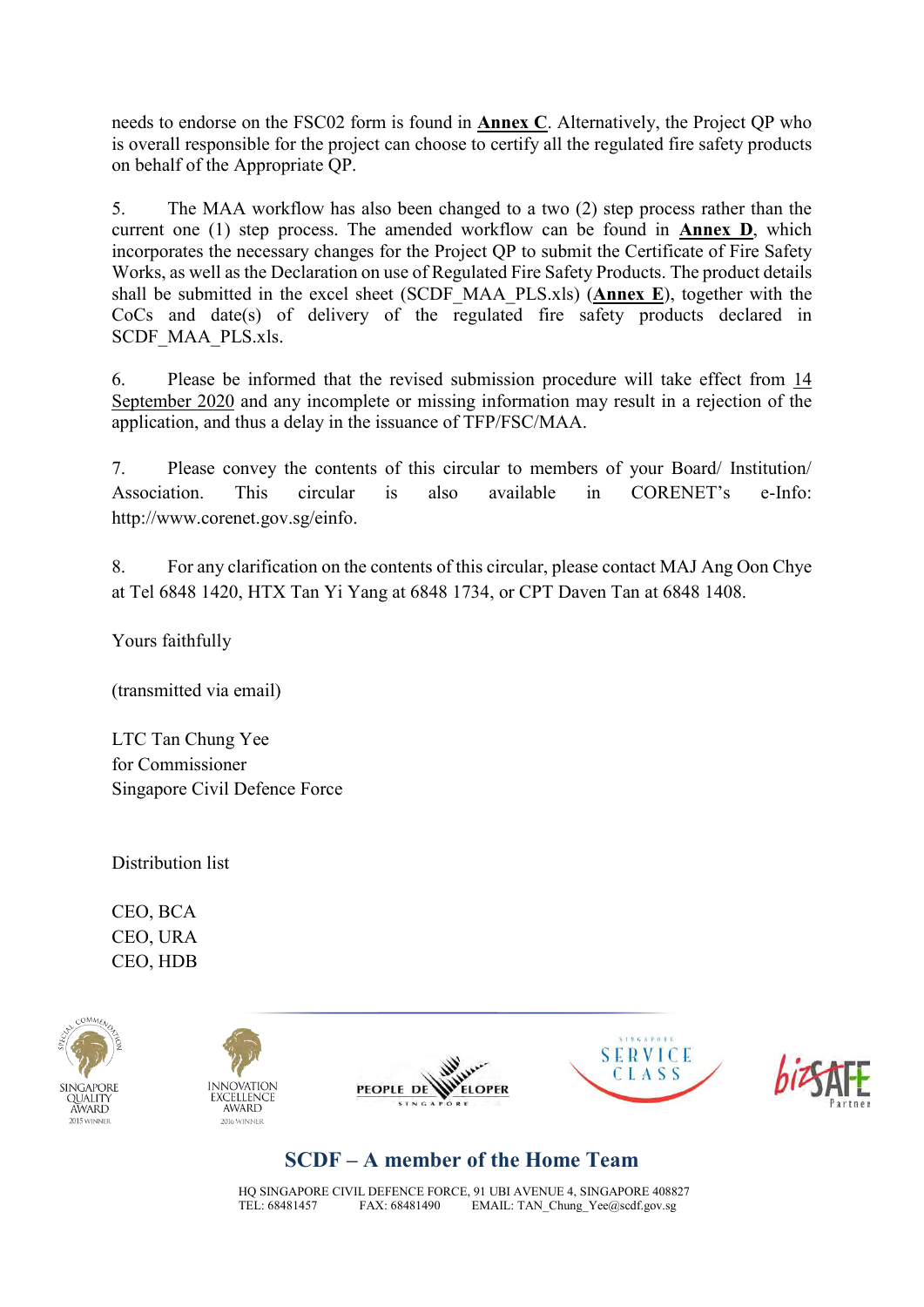CEO, JTC CE, LTA CE, Enterprise Singapore President, REDAS President, IFE President, SISV President, FSMAS President, SCAL Honorary Secretary, SPM Manager (Fire Safety & Building Control Unit), DSTA SCDF Fire Safety Standing Committee Fire Code Review Committee TUV SUD PSB Setsco Services Singapore Test Services











## **SCDF – A member of the Home Team**

HQ SINGAPORE CIVIL DEFENCE FORCE, 91 UBI AVENUE 4, SINGAPORE 408827 TEL: 68481457 FAX: 68481490 EMAIL: TAN\_Chung\_Yee@scdf.gov.sg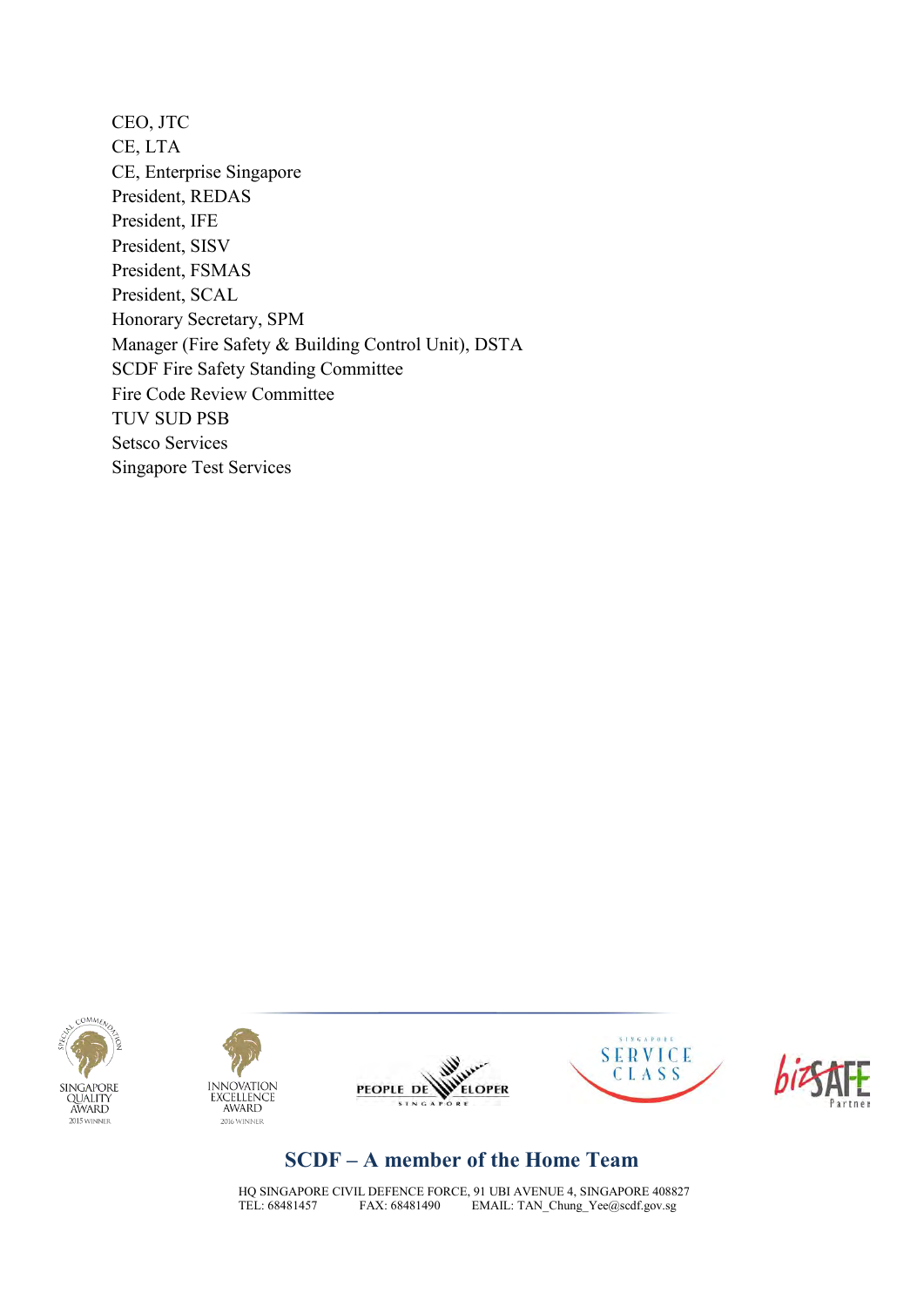#### **Annex A**

## **Excel Sheet to submit CoC and Delivery Order Information**

|                                       | <b>DECLARATION OF REGULATED FIRE SAFETY PRODUCTS</b>                                                                                                                                                                                                                                                                                                                                                                                    |                                                                            |      |                                                                            |                               |  |  |  |
|---------------------------------------|-----------------------------------------------------------------------------------------------------------------------------------------------------------------------------------------------------------------------------------------------------------------------------------------------------------------------------------------------------------------------------------------------------------------------------------------|----------------------------------------------------------------------------|------|----------------------------------------------------------------------------|-------------------------------|--|--|--|
|                                       | Regulated fire safety products with an asterisk (*) will need to be accompanied with FSC02 submission.<br>All scanned copy of the Certificate of Conformity (CoC) to be submitted with the application shall be in full-colour format.<br>Note: Requlated fire safety products shall be accompanied with a valid (i.e. not expired, terminated or otherwise suspended or cancelled)<br>CoC at the date of delivery to the project site. |                                                                            |      |                                                                            |                               |  |  |  |
| Instructions:                         |                                                                                                                                                                                                                                                                                                                                                                                                                                         | All fields must be completed, else the whole application will be rejected. |      |                                                                            |                               |  |  |  |
|                                       | Please key in all approved plan numbers (i.e. building plan, mechanical ventilation plan, and/or fire protection plan) applicable to this<br>submission se and ing each number with a comma (,).<br>R M 1/19, RMV/A00001/19, RFP/A00001/10<br>Examp <sup>*</sup><br>(d) of delete any tabs in this excel spreadsheet, else the whole application will be rejected.                                                                      |                                                                            |      |                                                                            |                               |  |  |  |
| <b>SCDF Approved Plan No:</b>         | Longe +                                                                                                                                                                                                                                                                                                                                                                                                                                 |                                                                            |      |                                                                            |                               |  |  |  |
|                                       |                                                                                                                                                                                                                                                                                                                                                                                                                                         |                                                                            |      |                                                                            |                               |  |  |  |
| <b>Project Title:</b>                 |                                                                                                                                                                                                                                                                                                                                                                                                                                         |                                                                            |      |                                                                            |                               |  |  |  |
|                                       |                                                                                                                                                                                                                                                                                                                                                                                                                                         |                                                                            |      |                                                                            |                               |  |  |  |
| <b>Regulated Fire Safety Products</b> | <b>Certification Body</b>                                                                                                                                                                                                                                                                                                                                                                                                               | <b>CoC Serial Number</b>                                                   | From | <b>CoC Validity Period</b><br>To<br>(DD/MM/YYYY) (DD/MM/YYYY) (DD/MM/YYYY) | <b>Delivery Order</b><br>Date |  |  |  |
|                                       |                                                                                                                                                                                                                                                                                                                                                                                                                                         |                                                                            |      |                                                                            |                               |  |  |  |
|                                       |                                                                                                                                                                                                                                                                                                                                                                                                                                         |                                                                            |      |                                                                            |                               |  |  |  |
| <please select=""></please>           |                                                                                                                                                                                                                                                                                                                                                                                                                                         |                                                                            |      |                                                                            |                               |  |  |  |
|                                       |                                                                                                                                                                                                                                                                                                                                                                                                                                         |                                                                            |      |                                                                            |                               |  |  |  |
|                                       |                                                                                                                                                                                                                                                                                                                                                                                                                                         |                                                                            |      |                                                                            |                               |  |  |  |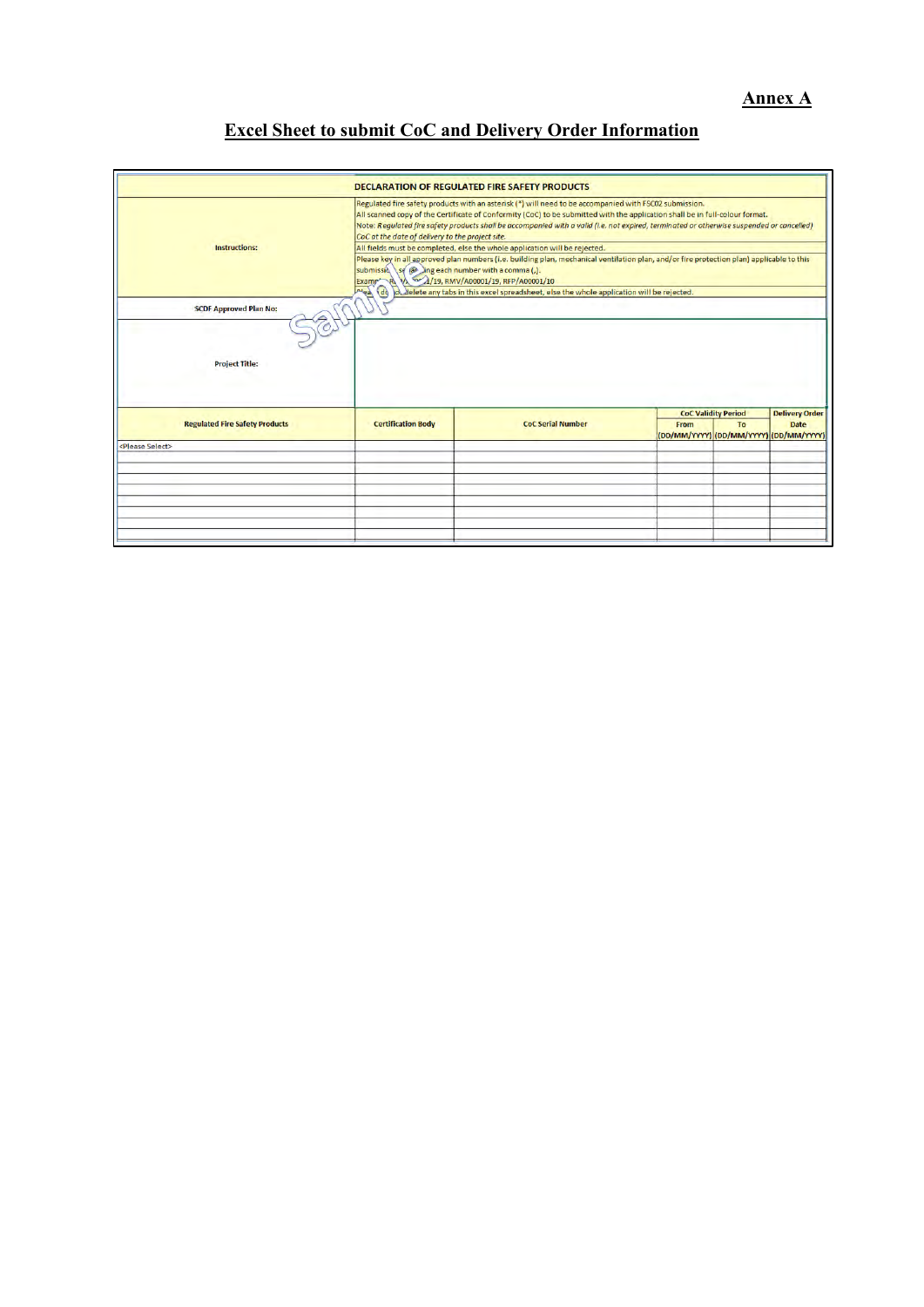#### **Annex B**

## **Certification for Regulated Fire Safety Products Form**

|                  |                                                             |                                                                                                                     |                  |                                    | <b>SCDF-FSC02</b> |
|------------------|-------------------------------------------------------------|---------------------------------------------------------------------------------------------------------------------|------------------|------------------------------------|-------------------|
|                  |                                                             | <b>CERTIFICATION FOR REGULATED FIRE SAFETY PRODUCTS</b>                                                             |                  |                                    |                   |
|                  |                                                             |                                                                                                                     |                  |                                    |                   |
| Commissioner     |                                                             |                                                                                                                     |                  |                                    |                   |
| 91 Ubi Avenue 4  | Singapore Civil Defence Force                               |                                                                                                                     |                  |                                    |                   |
| Singapore 408827 |                                                             |                                                                                                                     |                  |                                    |                   |
|                  | Attn: Director, Fire Safety Department                      |                                                                                                                     |                  |                                    |                   |
|                  |                                                             |                                                                                                                     |                  |                                    |                   |
|                  |                                                             |                                                                                                                     |                  |                                    |                   |
|                  |                                                             |                                                                                                                     |                  |                                    |                   |
|                  |                                                             | Type of Regulated Fire Safety Products & Materials (referred to as "products" for simplicity):                      |                  |                                    |                   |
|                  |                                                             |                                                                                                                     |                  |                                    |                   |
| *Storey          | "Room type                                                  | *Gridlines in SCDF                                                                                                  | Installed size / | **Fire                             | <b>Inspection</b> |
|                  | (E.g. Office,<br>Classroom,                                 | approved plans                                                                                                      | area             | resistance                         | Date              |
|                  | etc.                                                        |                                                                                                                     |                  | rating (hrs) /<br><b>Thickness</b> |                   |
|                  |                                                             |                                                                                                                     |                  |                                    |                   |
|                  |                                                             |                                                                                                                     |                  |                                    |                   |
|                  |                                                             |                                                                                                                     |                  |                                    |                   |
|                  |                                                             |                                                                                                                     |                  |                                    |                   |
|                  |                                                             |                                                                                                                     |                  |                                    |                   |
|                  |                                                             |                                                                                                                     |                  |                                    |                   |
|                  |                                                             |                                                                                                                     |                  |                                    |                   |
|                  |                                                             |                                                                                                                     |                  |                                    |                   |
|                  |                                                             |                                                                                                                     |                  |                                    |                   |
|                  |                                                             |                                                                                                                     |                  |                                    |                   |
|                  |                                                             |                                                                                                                     |                  |                                    |                   |
|                  |                                                             |                                                                                                                     |                  |                                    |                   |
|                  |                                                             |                                                                                                                     |                  |                                    |                   |
|                  |                                                             |                                                                                                                     |                  |                                    |                   |
|                  |                                                             |                                                                                                                     |                  |                                    |                   |
|                  |                                                             |                                                                                                                     |                  |                                    |                   |
|                  |                                                             |                                                                                                                     |                  |                                    |                   |
|                  | Inspected by Appropriate QP appointed by                    |                                                                                                                     |                  |                                    |                   |
|                  |                                                             | ** Supplier/Contractor (Installer) of the Regulated Fire Safety Product                                             |                  |                                    |                   |
|                  |                                                             |                                                                                                                     |                  |                                    |                   |
|                  | appointed Appropriate QP.<br>** Delete where not applicable | *To attach floor plans indicating the locations of Regulated Fire Safety Product installed and endorsed by the same |                  |                                    |                   |
|                  |                                                             |                                                                                                                     |                  |                                    |                   |
|                  |                                                             |                                                                                                                     |                  | Updated as of XXXX 2020            |                   |
|                  |                                                             |                                                                                                                     |                  |                                    |                   |
|                  |                                                             | Page 1 of 3                                                                                                         |                  |                                    |                   |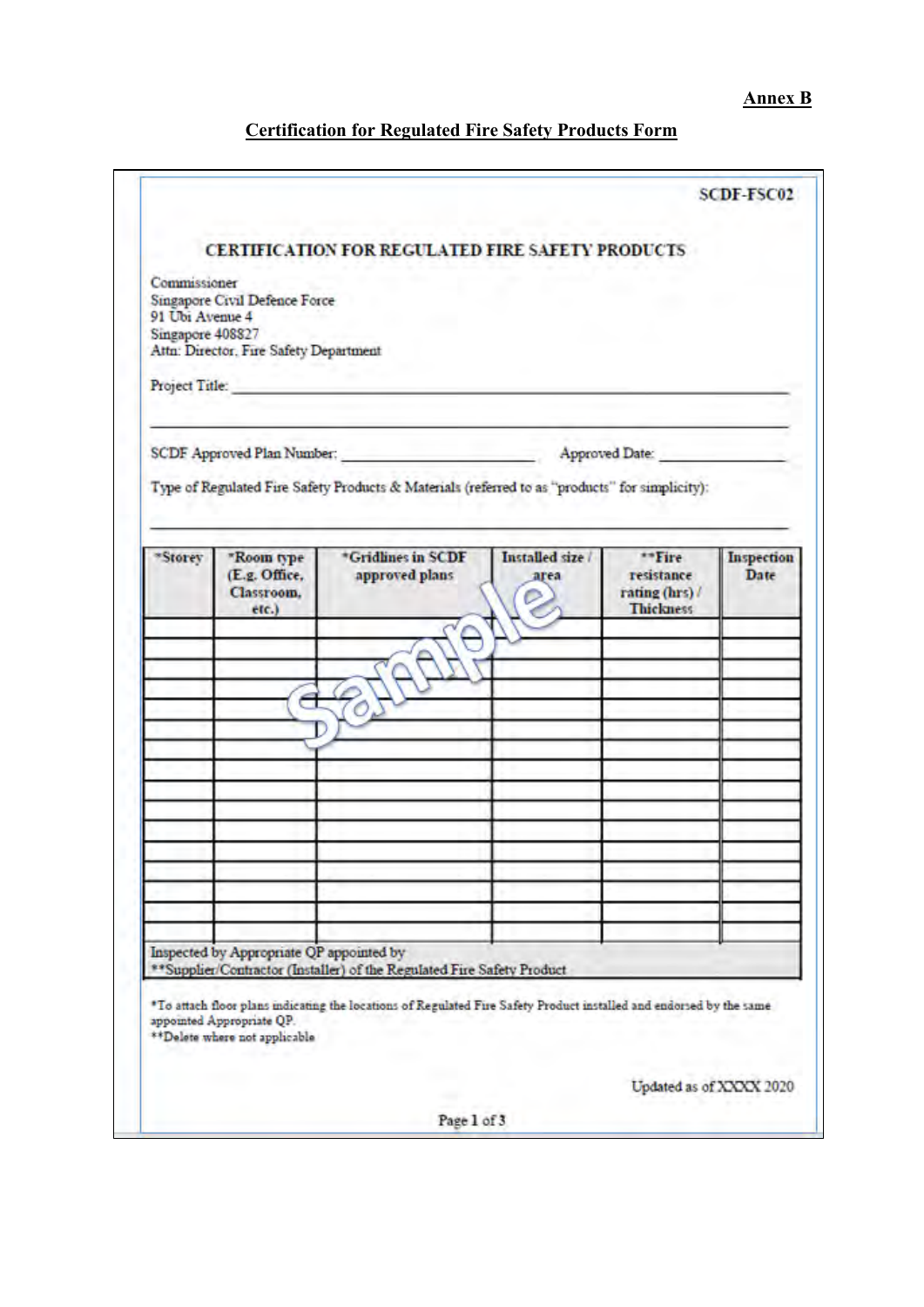#### **Regulated Fire Safety Products that require Endorsement by Appropriate QP**

4) Fire-rated partition - 4.1 Compartment wall \*

4) Fire-rated partition - 4.2 Protected shaft enclosing lift \*

4) Fire-rated partition - 4.3 Protected shaft enclosing staircase or services \*

5) Fire-rated floor \*

6) Fire-rated ceiling \* - 6.1 Compartmentation \*

6) Fire-rated ceiling \* - 6.2 Protection to steel beams that support RC floor \*

6) Fire-rated ceiling \* - 6.3 Protection to timber/ steel flooring \*

7) Fire-rated enclosure/ spraying material - 7.1 Protection to steel structure \*

7) Fire-rated enclosure/ spraying material - 7.2 Protection to firefighting system (i.e. Dry riser pipe etc.) \*

7) Fire-rated enclosure/ spraying material - 7.3 Protection to building service (i.e. cables, sanitary pipes, chilled water pipes, etc.) \*

9) Fire-rated duct system (i.e. ventilation, smoke-extraction and/or kitchen exhaust ducting system) \*

11) Fire stopping material (including fire-rated collar) \*

12) Fire-rated glass block/ glass partition \*

26) Intumescent coating system (for protection to steel structure) \*

29) Raised floor panel \*

30) Material for wall/ceiling/floor construction \*

31) Thermal insulation material \*

32) Finishing material for wall/ceiling \*

33) Plastic finishing material for floor \*

34) Roof covering material \*

35) Composite panel (cladding to external wall) \*

36) UPVC window frame material \*

37) Engineered timber \*

38) Solar Photo-voltaic (PV) roof-mounted module \*

39) Coldroom - 39.1 Non fire-rated coldroom material \*

39) Coldroom - 39.2 Fire-rated coldroom material \*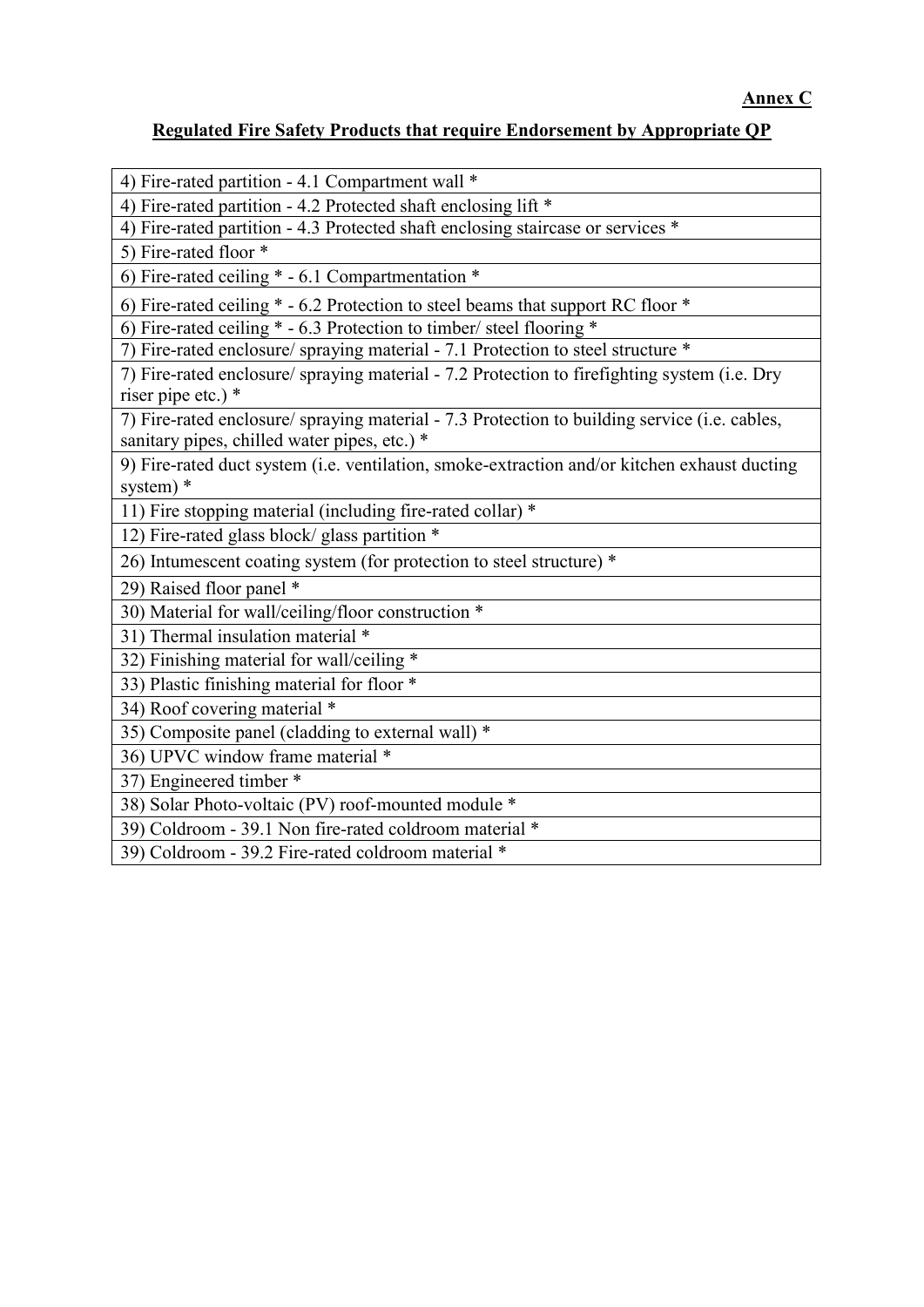#### **Applicant** QP submits application for lodgment before commencement of fire safety works Form FSSD-0-RWMAA2.XFD **START SCDF** Generates Letter of Rejection QP submit Certificate for fire safety works through CA\* within 6 months from receipt of In-principle agreement? No Yes **SCDF** Generates Letter of Acceptance for issuance to QP **Stage 1 Stage 2 Applicant** QP submits application for lodgment within 21 days after completion of fire safety works Form FSSD-0-RWMAA2.XFD **START SCDF** 1. Generated acknowledgement letter upon successful registration 2. Generates Letter of Notice of acceptance after receipt of payment \*CA = Correspondence to Agency **SCDF** 1. Generated acknowledgement letter upon successful registration 2. Generates Letter of Notice of In-principle agreement after receipt of payment Form SCDF-0-MAACFSW.XFD SCDF\_MAA\_PLS.xls (if applicable)

# Current MAA **Revised MAA**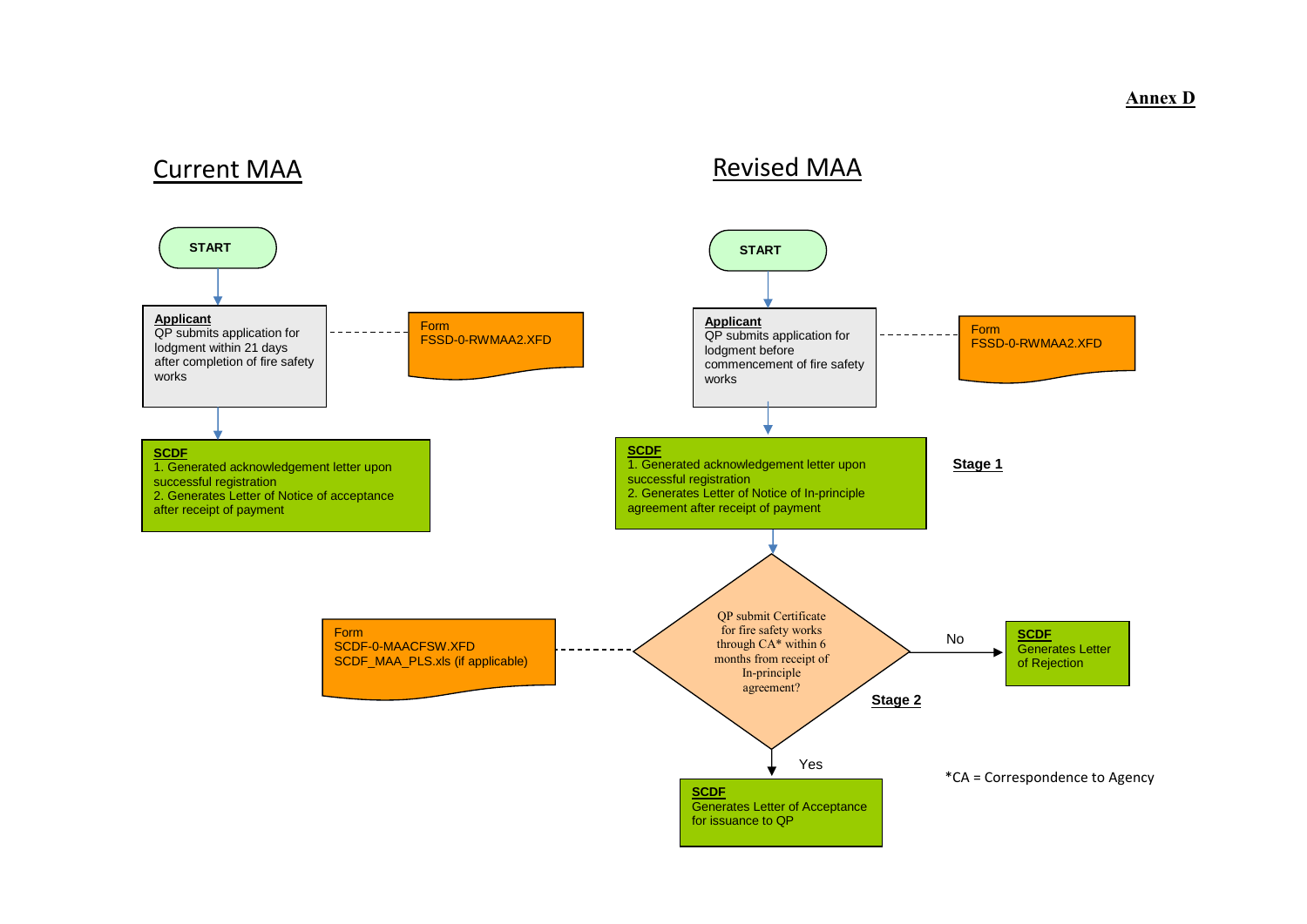|                |                                                                                                                         | <b>CERTIFICATE FOR FIRE SAFETY WORKS</b><br>(Minor Additions and Alterations Works)<br>(Regulation 4(3) of Fire Safety (Building and Pipeline Fire Safety) Regulational                    |               |  | SCOF-6-MAACPIM |  |
|----------------|-------------------------------------------------------------------------------------------------------------------------|--------------------------------------------------------------------------------------------------------------------------------------------------------------------------------------------|---------------|--|----------------|--|
|                | Date": 12/06/2020                                                                                                       |                                                                                                                                                                                            |               |  |                |  |
| To*:           |                                                                                                                         | Singapore Civil Defence Force                                                                                                                                                              |               |  |                |  |
|                |                                                                                                                         | <b>The Commissioner</b><br>Singapore Civil Defence Force<br>91 Ubl Avenue 4<br>Singapore 408827                                                                                            |               |  |                |  |
|                | <b>Instructions</b>                                                                                                     |                                                                                                                                                                                            |               |  |                |  |
|                | <b>Particulars Of Project</b>                                                                                           | 1. This form shall be completed and digitally signed by the Qualified Person (QP)<br>and Professional Engineer wherever applicable.<br>2. It may take you 5 minutes to complete this form. |               |  |                |  |
|                | Project Reference Number*                                                                                               |                                                                                                                                                                                            |               |  |                |  |
|                | Project Title*                                                                                                          |                                                                                                                                                                                            |               |  |                |  |
|                | Location Description<br>[Include Lot/Plot, MK/TS,<br>House No, Building<br>Address and Road<br>Information <sup>1</sup> |                                                                                                                                                                                            |               |  | ä<br>×         |  |
|                | <b>MAA Reference No*</b>                                                                                                |                                                                                                                                                                                            |               |  |                |  |
|                |                                                                                                                         | <b>Particulars of Qualified Person for MAA</b>                                                                                                                                             |               |  |                |  |
| Name"          |                                                                                                                         |                                                                                                                                                                                            | Please Select |  |                |  |
|                | Role In Project                                                                                                         |                                                                                                                                                                                            |               |  |                |  |
|                | <b>Registration Number</b>                                                                                              |                                                                                                                                                                                            |               |  |                |  |
|                | <b>NRIC/Fin Number</b>                                                                                                  |                                                                                                                                                                                            |               |  |                |  |
| Firm Name      |                                                                                                                         |                                                                                                                                                                                            |               |  |                |  |
| <b>Address</b> |                                                                                                                         |                                                                                                                                                                                            |               |  |                |  |
| <b>UEN</b>     |                                                                                                                         |                                                                                                                                                                                            |               |  |                |  |
|                |                                                                                                                         |                                                                                                                                                                                            |               |  |                |  |
|                | <b>Telephone Number</b>                                                                                                 |                                                                                                                                                                                            |               |  |                |  |

#### QP's Declaration on Regulated Fire Safety Products used in this project

 $\bigcirc$  I declare that there are no regulated fire safety products used in this project.

L declare that all regulated fire safety products used in this project as indicated In "SCDF MAA PLS.xls" are in accordance to the Fire Code.

#### **Submission Checklists**

The following are attached :

#### 1. Final MAA Plans

Drawing File Name\*

[Enter Drawing File Name attached with CR application]

- 2. Regulated Fire Safety Products Listing Declaration (SCDF\_MAA\_PLS.xls)
- 3. CoC for Regulated Fire Safety Products

### **Certification By Qualified Persons**

I hereby certify that the fire safety works for the above project given in this form, have been completed in accordance with the Code for Fire Precautions in Buildings, Fire Safety Act and its Regulations and relevant Codes of Practice.

SCDF\_MAA\_PLS.xls is required if this filed is selected \*

The file name of the final layout has to be indicated . e.g. 1\_storey.dwg . 1\_storey.pdf \*

\*Application may be rejected if the information is incomplete.

 $\Box$